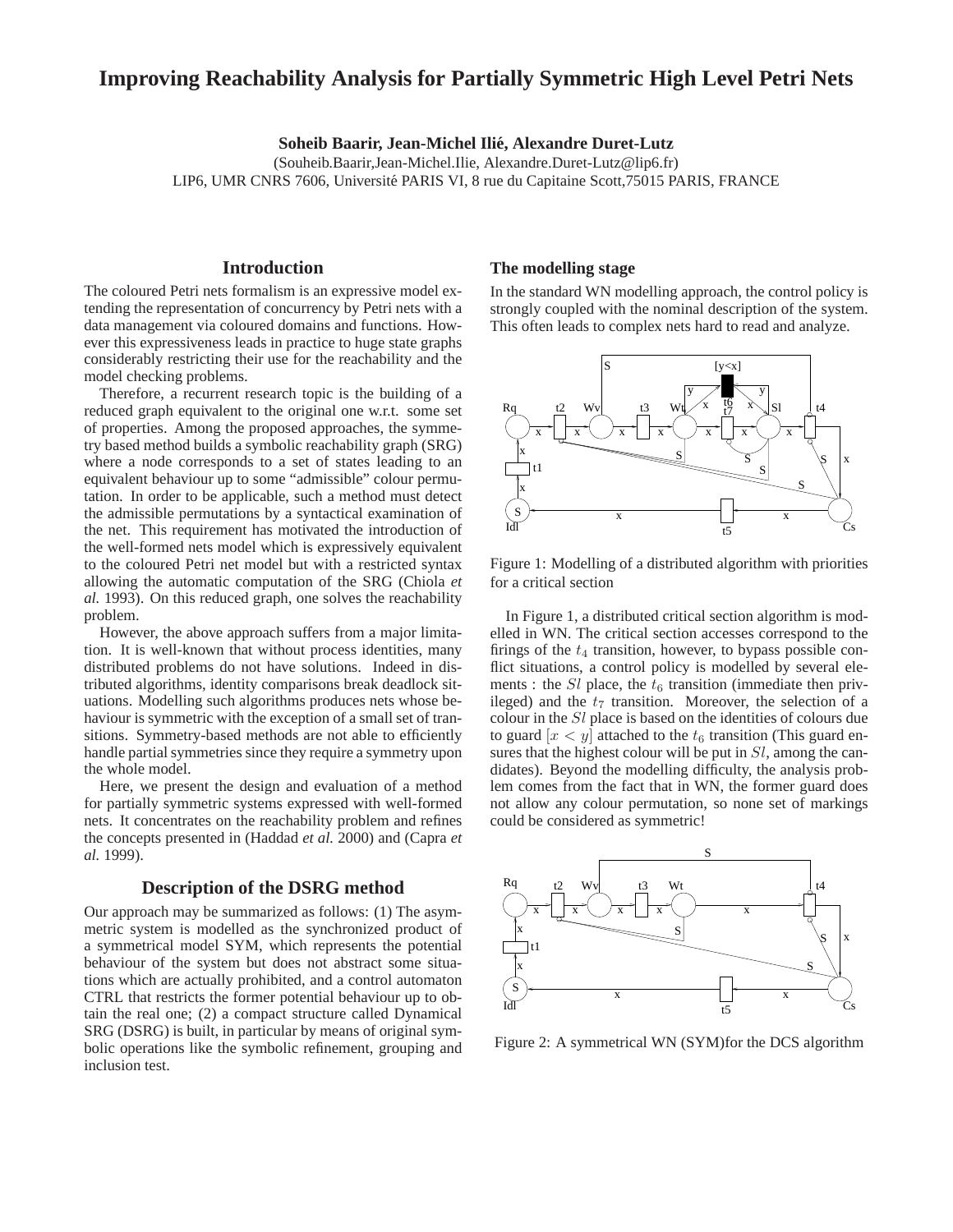

Figure 3: A control automaton (CTRL)

By decoupling the control policy and representing it by means of an *external component*, the WN modelling is reduced to the nominal behaviour of the system. As we can see in Figure 2, the net is less complex than the one of Figure 1 and there is no more distinction between the colours (We say that the *net is symmetric*). The aim of the external component is to obtain the real behaviour of the system, once composed with the symmetrical WN. In this paper, we propose to use an event-based automaton, namely control automaton, to control the firings of the transitions by means of synchronization operations. Each arc of the automaton is labelled by a boolean expression made of atomic propositions being predicates controlling the WN actions. In Figure 3, the arc labelled by  $t_4 \left[ max(x) \right]$  means that among a given set of possible events for the  $t_4$  transition, only the event that corresponds to the highest value for the variable  $x$  is allowed.

#### **The symbolic representation**

Let us recall that in standard WN, each colour class is partition in subsets called static-subclasses, such that the colours within each subset can be permuted.

The symbolic reachability graph (SRG) lies on a compact representation for a set of equivalent ordinary markings, called a symbolic marking (noted  $\hat{m}$ ). To specify a symbolic marking, each static-subclass is divided into dynamic subclasses (further, the function that associates to each dynamic subclass the corresponding static subclass is denoted  $d$ ). A dynamic subclass is only specified by its size (cardinality), thus each consistent choice of colours for the dynamical subclasses leads to an ordinary marking. The colours implicitly represented by a dynamic subclass are assumed to be *in the same state*. Consequently, the marking of the places in the net is defined w.r.t. to dynamical subclasses instead of colours.

For instance, assume that the WN of Figure 2 allows to reach the following three markings:  $idle(\langle 1 \rangle), Wt(\langle 2 \rangle + \langle 3 \rangle)$ or  $idle(\langle 2 \rangle), Wt(\langle 1 \rangle + \langle 3 \rangle)$  or  $idle(\langle 3 \rangle), Wt(\langle 1 \rangle + \langle 2 \rangle)$ . Each one corresponds to the situation where one process is in its idle state and the two others are waiting, attempting to access the critical section. If we consider that all the colours of the net can always be permutable, then there is no need to partition the colour class of the net (the WN is symmetric) and these three markings can be represented compactly by the symbolic marking :  $idle(\langle Z_1 \rangle), Wt(\langle Z_2 \rangle)$  where  $Z_1$  and  $Z_2$ are dynamic subclasses s.t.  $d(Z_1) = d(Z_2) = \{1, 2, 3\}$ , and  $|Z_1| = 1, |Z_2| = 2$  meaning that there is one process in its idle state and two waiting processes.

In our context, we reuse the notion of symbolic marking but the partition of colour classes is no more defined statically. Actually, the colour permutations that are declared available must accord with both structures, the WN and the control automaton. Our aim is to reevaluate them at each synchronization operation in order to obtain for each symbolic representation the roughest colour partition, thus enhancing the possibility of marking symmetries. A symbolic marking is now a pair  $\langle L, \hat{m} \rangle$  where L represents a *local partition* of colours used to build the symbolic representation  $\hat{m}$ . We will see in the next section how colour partitions are evaluated in practise.

#### **Computing the symbolic successors**

One must define *a symbolic synchronization operation* between a symbolic firing of the (SYM) WN of Figure 2 and an arc of the CTRL automaton.

The first stage is to define a common set of symmetries between the symbolic marking and the predicate associated to the considered arc in the automaton. The symmetry of a predicate corresponds to the existence of symmetric atomic propositions within it. In our case, this is represented by a partition of colours. For instance, predicate " $x > 2$ and  $x \leq 4$ " over 5 colours, produces a colour partition  $\{\{1, 2\}, \{3, 4\}, \{5\}\}\$ , predicate  $x < y$  as well as predicate  $\lim_{x \to a} x(x)$ " produces a complete splitting in elementary parts (the function  $max$ , returns the event with the highest priority among the enabled ones). The predicates " $x = y$ " and " $x \neq y$ " produce no splitting at all. Once the common set of symmetries is computed, the colour partition is sufficiently refined to allow a symbolic satisfaction test.



Figure 4: Symbolic refinement and firing w.r.t. an arc of **CTRL** 

According to a symbolic marking  $\langle L, \hat{m} \rangle$  and the events of a transition enabled from it, a symbolic synchronization operation against an arc labelled by a predicate  $P$  of colour partition  $L<sub>P</sub>$ , is performed in the following three stages :

- $\bullet$  A common colour partition  $L'$  is computed by intersecting  $L$  and  $L_P$ ;
- this requires to *refine* the symbolic marking representation, since some of the symmetries could now be prohibited; a family  $\{ \langle L', \widehat{m_1} \rangle, \langle L', \widehat{m_2} \rangle, \ldots \}$  of symbolic markings would be obtained.
- from each  $\langle L', \widehat{m_i} \rangle$ , the set of enabled transitions (events) is computed, and only those that satisfy the predicate  $P$  are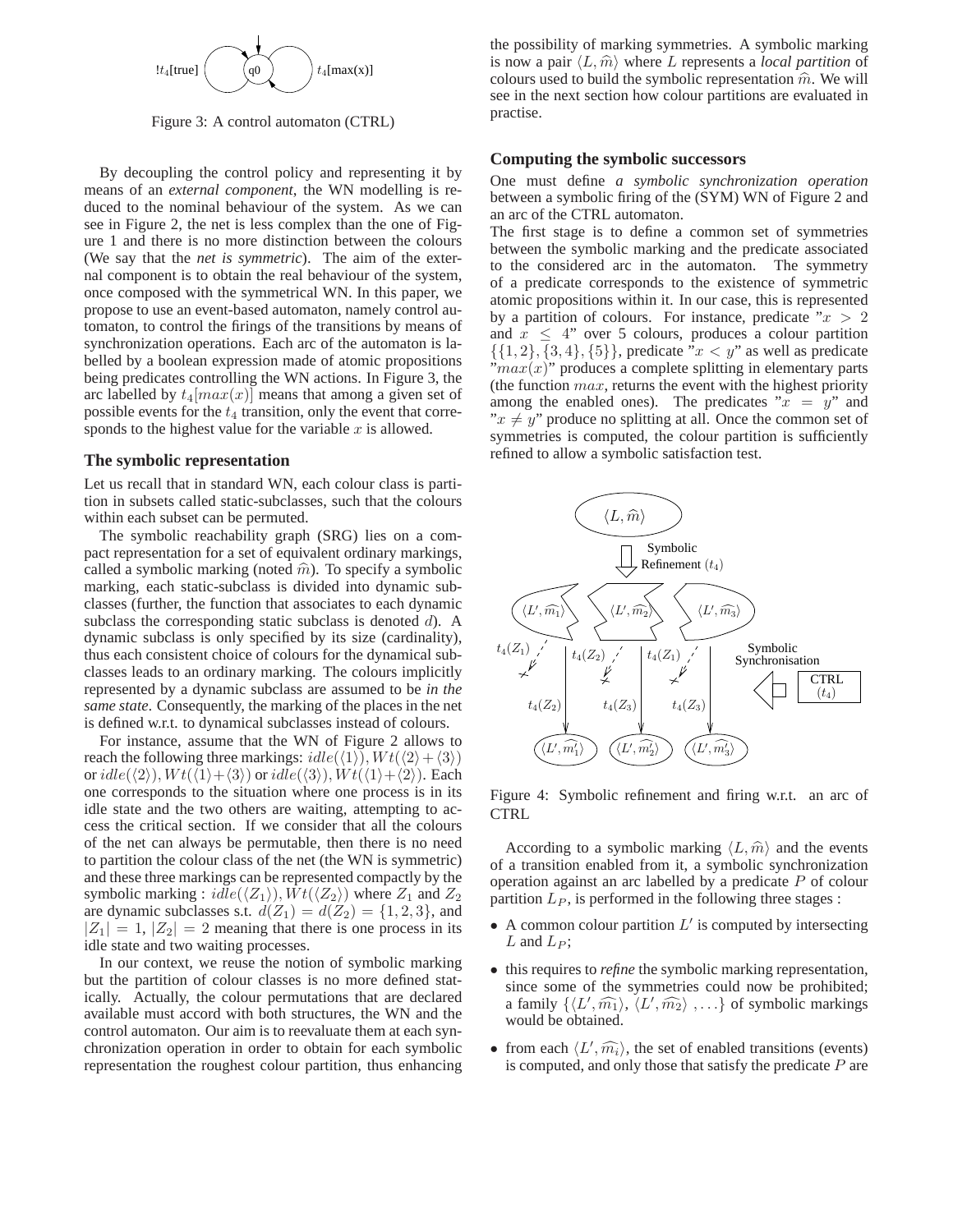kept. Hence, a set of valid symbolic successors SUCC is obtained.

Assume that the  $t_4$  transition is a potential candidate for a firing. In order to test the satisfaction of the predicate  $max(x)$ yielded by the control automaton (CTRL), a decomposition of L in  $L' = \{\{1\}, \{2\}, \{3\}\}\$ is performed.

With respect to L', the symbolic marking  $\langle L, \hat{m} \rangle$ is refined in the following three symbolic markings  $\langle L',\widehat{m_1}\rangle, \langle L',\widehat{m_2}\rangle, \langle L',\widehat{m_3}\rangle.$ 

In fact, all these markings have the same general form  $Rq(\langle Z_1 \rangle)$ ,  $Wt(\langle Z_2 + Z_3 \rangle)$  but their dynamic subclasses are attached differently to the colour partition :

 $d(Z_1) = \{1\}, d(Z_2) = \{2\}, d(Z_3) = \{3\}$  or  $d(Z_1) = \{2\}, d(Z_2) = \{1\}, d(Z_3) = \{3\}$  or  $d(Z_1) = \{3\}, d(Z_2) = \{1\}, d(Z_3) = \{2\}.$ 

For each of these symbolic markings, a valid successor is obtained by firing the transition, which corresponds each time to take the highest colour in the Wt place :  $\langle L', \widehat{m_1'} \rangle =$  $Rq(\langle Z_3 \rangle)$  ,  $Wt(\langle Z_1 \rangle)$  ,  $Cs(\langle Z_2 \rangle)$ .  $\langle L', \widehat{m_2'}\rangle = Rq(\langle Z_1 \rangle)$ ,  $Wt(\langle Z_2 \rangle)$ ,  $Cs(\langle Z_3 \rangle)$ .  $\langle L', \widehat{m_3} \rangle = Rq(\langle Z_2 \rangle)$ ,  $Wt(\langle Z_1 \rangle)$ ,  $Cs(\langle Z_3 \rangle)$ .

So, the building of the Dynamic Symbolic Reachability Graph (DSRG) looks like a standard algorithm for a reachability analysis but uses symbolic markings and symbolic operations which act on symbolic markings directly.

#### **Reduction of the symbolic structure**

In order to make the symbolic structure compact, we introduce two new operations : the *grouping* and the *inclusion* of symbolic markings.

In particular, each set SUCC of symbolic successors can be reduced by grouping several elements in a single pair  $\langle L, \hat{m} \rangle$ . Moreover, there may be some elements in SUCC that have already been visited, then can be discarded. Since each symbolic marking are now associated with a different colour partition, the equality test between symbolic representations must be replaced by a more complex inclusion operation.

Below, we formalize the definitions of the grouping and the inclusion operation test. Consider that  $\vert\langle L, \hat{m}\rangle\vert$  represents the set of ordinary markings represented by  $\langle L, \hat{m} \rangle$ .

**Definition 0.1 (grouping)** the symbolic marking  $\langle L_{\hat{m}}, \hat{m} \rangle$ *is a valid grouping for the set of symbolic markings*  $\{\langle L, \widehat{m_1}\rangle, \ldots, \langle L, \widehat{m_n}\rangle\}$  *iff* 

$$
\bigcup_{i=1...n} [\langle L, \widehat{m_i} \rangle] = [\langle L_{\widehat{m}}, \widehat{m} \rangle].
$$

*Note that the refinement and the grouping operations are dual operations.*

**Definition 0.2 (inclusion)** *The symbolic marking*  $\langle L_{\hat{m}}, \hat{m} \rangle$  *is said to be included in the symbolic marking*  $\langle L_{\hat{m}}, \hat{m} \rangle$  *iff*  $[\langle L_{\widehat{m}}, \widehat{m} \rangle] \subseteq [\langle L_{\widehat{m}} \rangle, \widehat{m} \rangle].$ 

In our approach, the symbolic inclusion does not bring out new difficulty since it can be brought back to an equality test by refining the symbolic markings to be compared on the same colour partition. The two resulting sets of symbolic markings can thus be compared using a standard symbolic equality test.

The symbolic grouping requires more effort, since the equivalence classes of markings that can be gathered must yield an equivalence class with a symbolic representation. Fortunately our algorithm works on the symbolic representation directly to save computation time.



Figure 5: An example of symbolic grouping

For instance, continuing our sample, one can note that the three symbolic markings can be candidates for a grouping since they all have the same form. However, only  $\langle L', \widehat{m_2'} \rangle$  and  $\langle L', \widehat{m_3'} \rangle$ , can be replaced by a unique symbolic representation  $\langle L_{\widehat{mll'}} , \widehat{mll'} \rangle$  with  $L_{\widehat{m''}} = \{ \{1,2\}, \{3\} \}$  and  $\widehat{m''} = Rq(\langle Z_1 \rangle)$ ,  $Wt(\langle Z_2 \rangle)$ ,  $C\mathfrak{s}(\langle Z_3 \rangle)$  and  $d(Z_1) = d(Z_2) = \{1,2\}$  and  $d(Z_3) = \{3\}.$ 

### **Evaluation**

We have implemented our symbolic methods by reusing the core implementation of the GreatSPN software proposed for qualitative analyses and performance evaluations. Great-SPN is a well-known software which computes the SRG of well formed nets, including the management of the symbolic marking representation (Chiola and Gaeta 1995).

The DSRG module implements the main algorithm using the DySy module, a *dynamic manager of symmetries*, and the Aut module which manages the control automaton and performs the symbolic satisfaction test. The GreatSPN core is reused to realize standard WN operations (e.g. the symbolic firing).

We measure the time spent as well as the memory consumed, in comparison with the SRG and ESRG methods. The memory consumption is measured in number of nodes.

It is worth noting that we used a 2 Ghz Intel Pentium IV machine, with 775 Mbytes memory size and working on Linux 9.1 Operating System.

Table 1 shows how the DSRG and SRG behave, similarly Table 2 compares the DSRG against the ESRG. The model considered for the DSRG is the symmetrical model of Figure 2 synchronized with the CTRL automaton of Figure 3, while the model for the SRG and the ESRG is the asymmetric WN of Figure 1. For this last model, the SRG is the RG due to the partition of the colours of class  $C$  in elementary static subclasses.

We note on both tables, that there is an exponential gain in